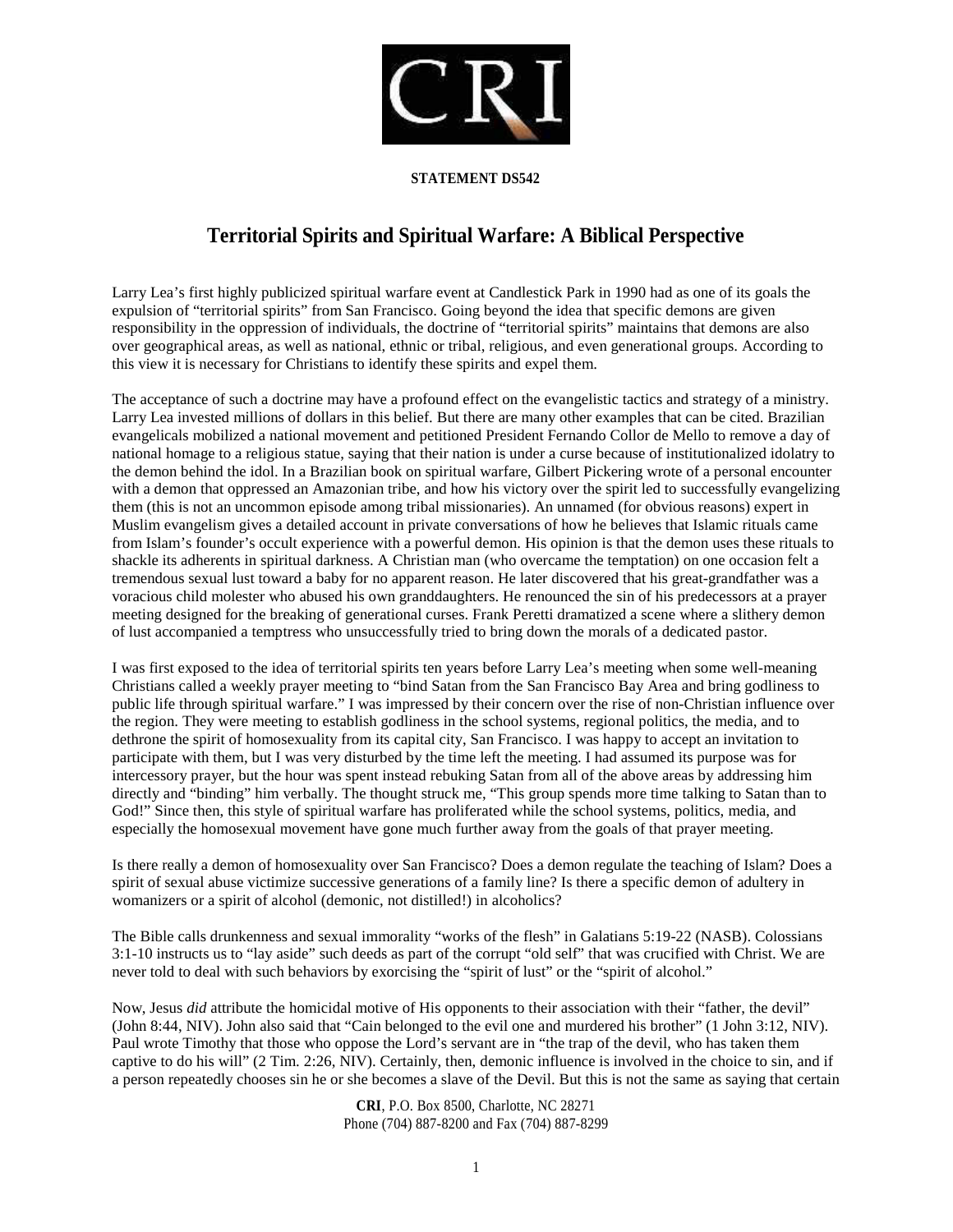behaviors are the works of certain spirits, or that those behaviors are eliminated by rebuking such spirits. We become slaves of sin by *choosing* sin, and we only become free of sin when — by God's grace — we *choose* obedience to God. Thus, "the devil made me do it" is no excuse for sin.

What about corporate demonization over regions, nations, cities, ethnic groups, and generations of families? First, we must acknowledge that there is some biblical evidence for *territorial* spirits. Jesus called Satan the "prince of this world" (John 12:31) while Paul named him "the prince of the power of the air" (Eph. 2:2) and "the god of this world" (2 Cor. 4:4). "He leads the whole world astray" together with his angels (Rev. 12:9, NIV).

A strong argument for *regional* demonization can be found in the three-week delay of the angelic messenger to Daniel who was opposed by "the Prince of Persia" (Dan. 10:12-13). This is understood by many scholars to mean an evil spiritual prince over the Persian nation, race, and land. Two classic references to satanic domination over earthly kingdoms are those attributed to Satan when Isaiah and Ezekiel are addressing the kings of Babylon and Tyre (lsa. 14:12-14; Ezek. 28:12-16). An interesting case of diabolic attachment to a geographic location is found in the "Legion" (Mark 5:1-20) begging Jesus not to send them out of the region. The glorified Lord called Pergamum the place where "Satan's throne is" (Rev. 2:13, KJV). Jesus also spoke concerning the religious life of Smyrna, identifying the synagogue there as belonging to Satan (Rev. 2:9-10).

Interpretations of such passages may vary among sincere Christians, but one thing is certain: belief in territorial spirits should not be considered aberrant, as is, for example, the health and wealth gospel. The issue should never become a point of division among brothers and sisters in Christ.

But what about *generational* spirits? There are five explicit references in the Old Testament which promise that God will visit the fathers' sins upon the children with punishment (Lev. 26:39; Jer. 32:18), even to the fourth generation (Exod. 20:5; 34:7; Num. 14:18). As a result of the sin of his father Ham, Canaan's descendants were cursed by Noah, and Jacob feared a curse from Isaac over his family line (Gen. 9:25; 27:12). To support the doctrine of generational spirits one must infer that the visitation of punishment and the fulfillment of the curse consist in a demonic presence visited upon succeeding generations as a result of sin. This also is not an aberrant doctrine, but it does require an interpretive leap. Some evidence may exist in the fact that after Samuel's curse upon Saul "an evil spirit" (1 Sam. 18:10) tormented Saul. But this Scripture does not make conclusive an argument for a demon becoming attached to a cursed generation.

Where teachers of these doctrines depart from Scripture more definitely is in the practice of trying to expel these spirits. The Bible does show Jesus and Paul verbally rebuking demons which *physically possessed* individuals. Each of these individuals was freed, and, like the Gadarene, was found to be "in his right mind" after the expulsion.

It is important to note, however, that neither Jesus nor the disciples ever verbally rebuked (or taught others to do so) national, ethnic, behavioral, or generational demons. The Bay Area demons have been thoroughly rebuked but the region is still not in its "right mind," while materialism, immorality, and irreverence are common behavior.

Verbally binding the enemy is also employed in attacking invisible spirit thugs of the dark world. One pastor I'm aware of opened every service saying, "Satan, I bind you from hindering this gathering in Jesus' name." A brother in Christ with good intentions is subtly led astray when Satan is the first one he speaks to in a service of worship to God.

Such "binding" is based on scriptures that were never meant to be applied as a formula of verbal rebuke. While Jesus did say the strong man must be bound in Matthew 12:29, this happens by the arrival of God's more powerful kingdom. This metaphor in no way instructs believers to change the world through verbal rebuke.

In Matthew 16:19 and 18:18 Jesus speaks of believers having authority to bind which affects both heaven and earth. In 18:19 church discipline (dealing with professing Christians) is the subject of binding and loosing, not spiritual warfare (dealing with the demonic realm). In verse 20 this is done by agreeing in prayer to God, not talking to Satan. The Lord did say, however, that there is a conflict of kingdoms (Matt. 12:22-30). Paul instructs the Ephesian church about spiritual warfare against the schemes of a dark celestial hierarchy composed of "the devil," "rulers," "authorities," "powers of this dark world," and "spiritual forces of evil" (Eph. 6:12, NIV). (Perhaps territorial spirits are included in this list.)

> **CRI**, P.O. Box 8500, Charlotte, NC 28271 Phone (704) 887-8200 and Fax (704) 887-8299